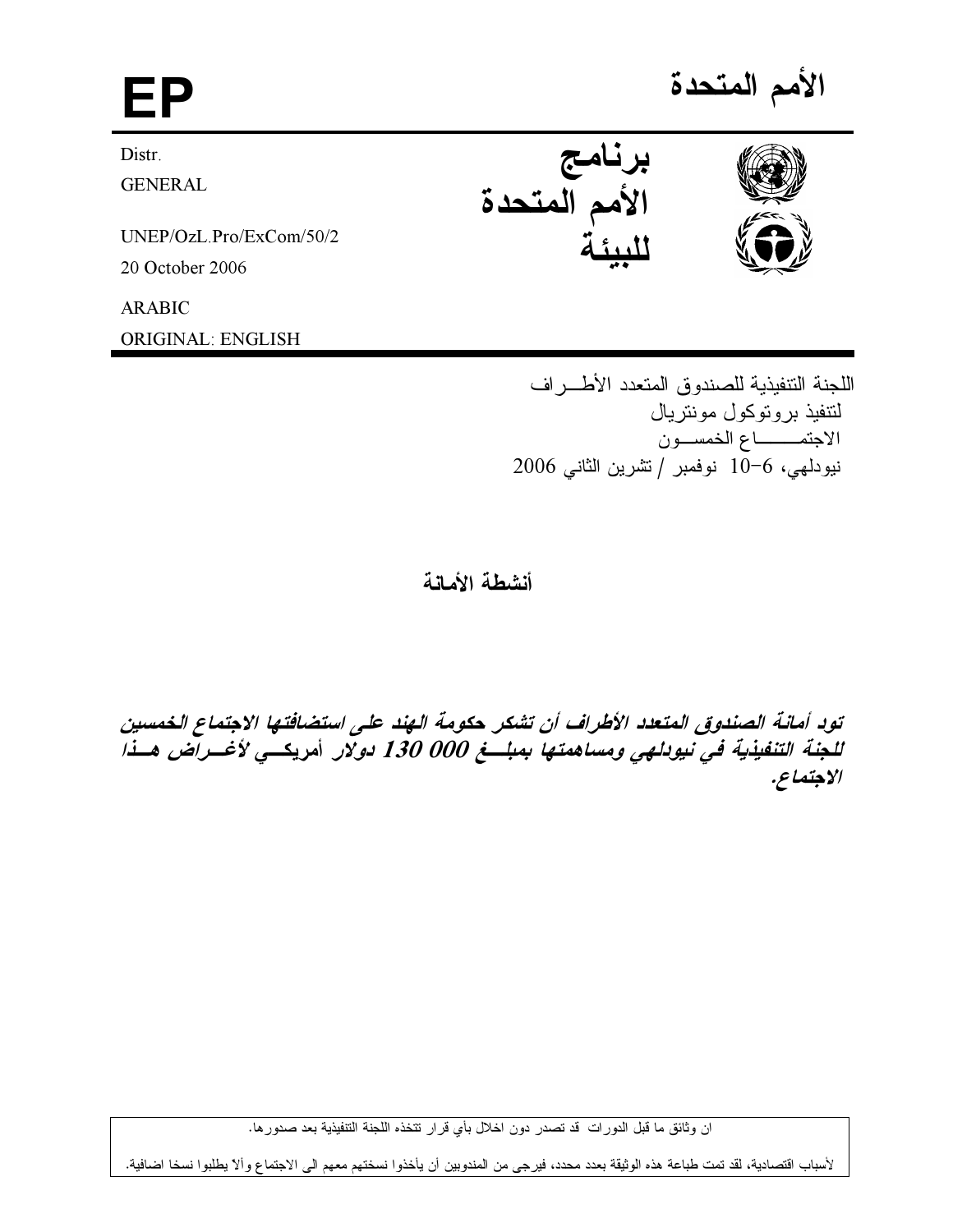## الإخطار بمقررات الاجتماع التاسع والأربعين للجنة التنفيذية

أُهيل نقرير الاجتماع التاسع والأربعين (UNEP/OzL.Pro/ExCom/49/43) الذي يتضمن مقـــررات  $-1$ اللجنة التنفيذية إلى جميع أعضاء اللجنة التنفيذية وغيرهم من المشاركين في الاجتماع التاســـع والأربعـــين وإلـــي الأطراف في بروتوكول مونتريال. فضلا عن ذلك، أبلغ 54 بلدا مشمولا بالمادة 5 والوكالات الثنائيـــة والمنفــذة ذات الصلة بالمقررات المتصلة بالموافقات المتعلقة بالمشاريع وحالات تأخير التنفيذ وحالات تأخير إحالة الشرائح السنوية. وقد تم عن طريق البريد الإلكتروني إرسال وثيقة لاحقة للاجتماع توجز المقـــررات التــــي خــــرج بهــــا الاجتماع التاسع والأربعون وذلك إلى جميع المشاركين في الاجتماع، والأطراف في بروتوكول مونتريـــال، وقـــد وضعت هذه الوثيقة على الشبكة الالكترونية الداخلية للصندوق المتعدد الأطـــراف وموقعـــه الالكترونــــى العــــام. وسرعان ما صدرت نشرة إعلامية عقب الاجتماع نشرت على الموقع الإلكتروني.

وقد تمت معالجة المقررات التي تطلبت اتخاذ إجراءات معينة من جانب الأمانة و/أو الوكالات المنفذة أو  $-2$ أنه تم الإبلاغ عن هذه المقررات لأغراض المتابعة وفق توجيهات اللجنة.

أعطت الأمانة توجيهات إلى أمين الخزانة لتحويل الموارد التي تغطي جميع طلبات التمويل التسي تمست  $-3$ الموافقة عليها في الاجتماع التاسع والأربعين إلى الوكالات المنفذة، و/أو تقييد هذه الموارد فى خانــــة المسـَـــاهمات الثنائية للأطراف ذوى الصلة غير المشمولين بالمادة 5. وأعطت الأمانة أيضا توجيهات إلى أمين الخزانة بتحويل موارد للبرنامج السنوي للعام 2006 المتعلق باستراتيجية الإزالة التدريجية لإنتاج مكبــي الكلوروفلوروكربـــون – 11 والكلوروفلوروكربون −12 في الأرجنتين والذي تمت الموافقة عليه في فترة ما بين الدورتين في أغســـطس/ آب من العام 2006 (انظر الفقرة 7).

#### <u>متابعة المقررات الأخرى</u>

#### متابعة المقرر 1/49 المتعلق بأنشطة الأمانة

بمقتضىي الفقرة (ج) من المقرر 1/49، كتب رئيس اللجنة التنفيذية بتاريخ 28 يوليه/ تموز 2006 إلـــي  $-4$ أمانة الأوزون يطلعها، قبل انعقاد المؤتمر الثامن عشر للأطراف، على ما دعت إليه الـــدورة الأولـــي للمـــؤتمر الدولمي المعنى بإدارة المواد الكيميائية كلأ من بروتوكول مونتريال وصندوق المتعدد الأطـــراف مـــن ضــــرورة النظرٌ في إمكَانية وكيفية دعم تنفيذ أهداف ملائمة وذات صلة تتعلق بالنهج الاستراتيجي داخل ولاياتها وأن تقـــدم تقريرا إلى المؤتمر المذكور عن ذلك. وقد أبلغ رئيس المؤتمر الدولي المذكور المدير التنفيــذي ليونيــب، عمـــلا بالفقرة (د) من المقرر نفسه، في رسالة مؤرخة 31 يوليه/ تموز 2006 عن الإجراء المذكور أعلاه، فـــي ســـياق الرد على دعوة المؤتمر الدولي المذكور . ورد المدير التنفيذي ليونيب في 8 أغسطس/ آب 2006 مشيراً إلى أنــــه يتطلع قدماً إلى سماع نتائج المزيد من المداولات التي قد يخرج بها الاجتماع الثامن عشر للأطراف. ويمكن عنـــد الطلب أن تتيح أمانة الصندوق خلال الاجتماع جميع المر اسلات المشار إليها.

تقدم الفقرتان 20 و21 من هذه الوثيقة معلومات عن الإجراءات المتخذة عمـــلا بـــالفقرة (ب) (2) مـــن  $-5$ المقرر نفسه، في إطار التعاون مع الاتفاقات البيئية المتعددة الأطراف الأخرى.

#### متابعة المقرر 36/49 المتعلق بالتدمير

عملاً بالفقرة (ب) من المقرر 36/49، كتب رئيس اللجنة التنفيذية إلى أمانــــة الأوزون فــــى 28 يوليــــه/  $-6$ نموز 2006 يطب إليها أن نطلع الأطراف على محتوى المقرر الذي انخذ في الاجتماع التاسع والأربعين عقــب مناقشة بند جدول الأعمال المعنون «مواصلة النظر في الصلاحيات والميزانية والطرائق المتعلقة بوضع دراســـة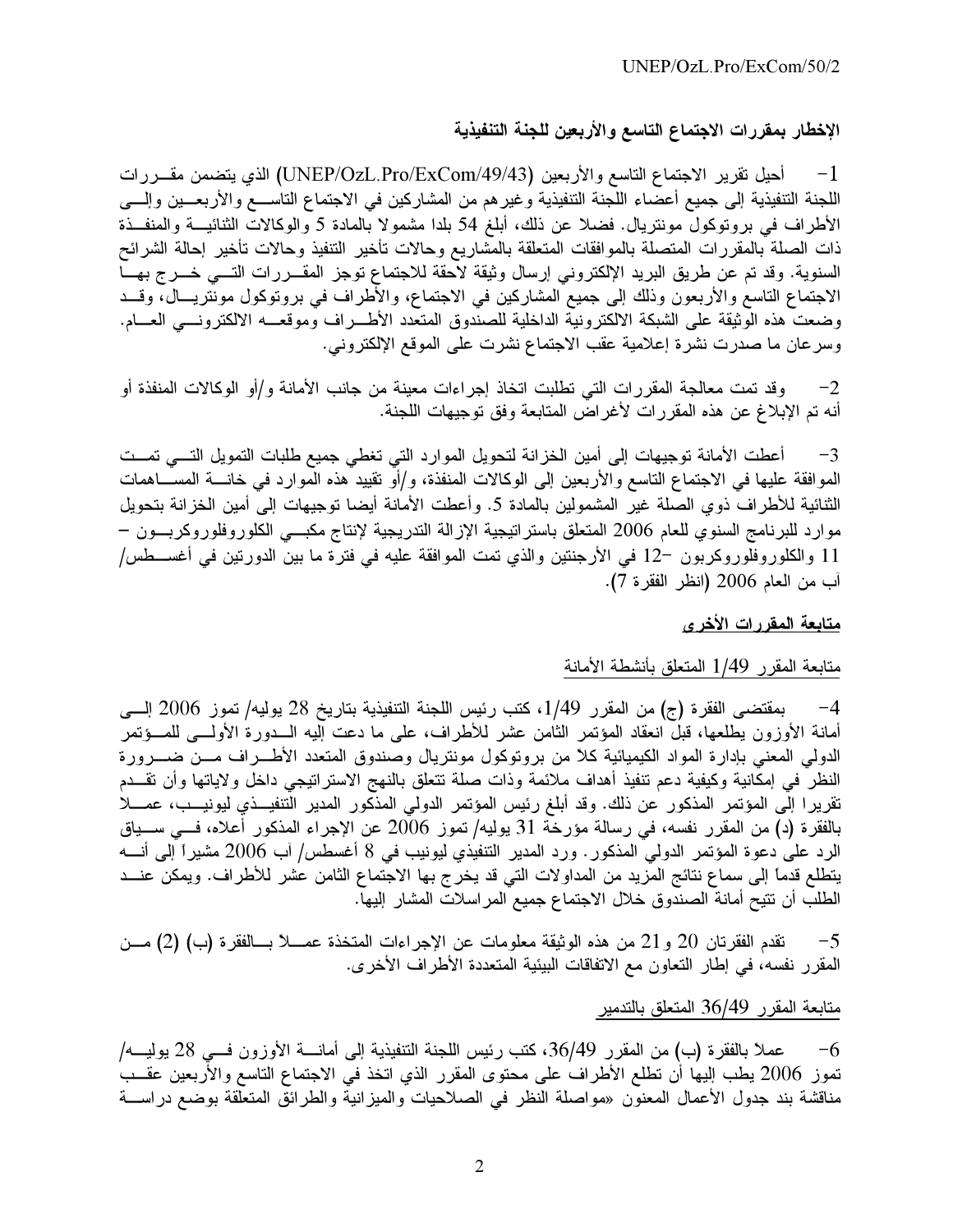بشأن جمع المواد المستنفد ة للأوزون غير المرغوب فيها واستردادها وإعـــادة تـــدويرها واستصــــلاحها ونقلهـــا وتدمير ها». ووفقا للفقرة (ج) من المقرر نفسه، تم إضافة بند محدد إلى جدول أعمال الاجتماع الخمسين لتناقشـــه اللجنة التنفيذية في ضوء أي توجيه يقدمه الاجتماع الثامن عشر للأطراف. ويمكن عند الطلــب أن تتـــيح أمانــــة الصندوق رسالة الرئيس خلال الاجتماع.

## الموافقة في فترة ما بين الدورتين (المقرر 37/49)

أعاد البنك الدولي في يونيه/ حزيران 2006 إحالة طلب تمويل متعلق بالبرنامج السنوي لعــــــام 2006  $-7$ لاستراتيجية الإزالة التدريجية لإنتاج الكلوروفلوروكربون − 11 والكلوروفلوروكربون − 12 ٪ في الأرجنتــين، وكــــان هذا الطلب متأخراً عن مهلة نقديم المشاريع إلى الاجتمــــاع التاسع والأربعين. ونتيجــــة المشاكل المحتملة المتعلقة بالامتثال والتي يمكن أن نكون قد نجمت عن التأخر في الموافقة على شريحة عام 2006، وافقت اللجنـــة التنفيذية على تجهيز الإحالة في فترة ما بين الدورتين (المقرر 37/49). وقد عمم مقترح المشروع، بمــــــا فـــي ذلك نتائج التقرير المنقح للتحقق من إنتاج مركبات الكلوروفلوروكربون في المؤسســـة الأرجنتينيـــة الصـــناعات النبريد خلال عام 2005 (الوثيقة UNEP/OzL.Pro/ExCom/50/IS/1) على أعضاء اللجنة التنفيذية فسي 11 أغسطس 2006. ووافقت اللجنة التنفيذية على المشروع فـــي 28 أغســـطس/ آب ،2006 حيـــث لـــم يــــرد أي اعتر اض من أي من أعضائها. وأرسلت الأمانة خطابا إلى الأرجنتين تخطر فيه الحكومة بإجراء الموافقة.

## خدمات الخزانة (المقرران 41/48 و39/49)

متابعة للمقرر 39/49، كتب رئيس اللجنة التنفيذية إلى السيد أخيم شتاينر ، المدير التنفيذي ليونيب، فـــي  $-8$ 28 يوليه/ تموز 2006 يبلغه بقرار اللجنة الإفراج عن مبلغ الـــ 000 100 دولار أمريكي الذي كانت اللجنة قـــد احتفظت به حتى ذلك الحين، مستر عيا انتباهه إلى قرار اللجنة معالجة مسألة وظيفة الــــ ف – 5 فـــى الاجتمــــاع الخمسين في سياق النظر في المو افقة على ميز انية الأمانة لعام 2007.

وردا على رسالة الرئيس، ومتابعة للإجراء الذي اتخذته الأمانة بشأن هذه المسألة، رد المـــدير التنفيـــذي  $-9$ على الرئيس في 12 أكتوبر/ تشرين الأول 2006 يبلغه بأن يونيب ستبادر، بالتشاور مـــع الأمانـــة، فـــي ســـبيل إحراز مزيد من التقدم بشأن وظيفة الـــ ف – 5، إلى وضع اللمسات الأخيرة على مواصفات الوظيفة مـــن أجـــل تسريع عملية التعيين وفقا لقواعد الأمم المتحدة وأنظمتها. وسوف نتاح رسالة الرئيس المؤرخة 28 تموز/ يوليــــه، ورد المدير التنفيذي المؤرخ 12 أكتوبر/ تشرين الأول 2006، لأعضاء اللجنة التنفيذية إبان الاجتماع. وســـوف يتواصل النظر في هذه المسألة في سياق البند 15 من جدول الأعمـــال المتعلـــق بالميزانيـــات المنقحـــة لأمانـــة الصندوق للأعوام 2007 و2008 و2009.

#### استعراض المهام التحضيرية للاجتماع الخمسين

اضطلعت الأمانة بالمهام التحضيرية للاجتماع الخمسين التالية:  $\sim\!10$ 

مركز الموارد والتخطيط

أرصدة الموارد وتوفرها

11− أعدت الأمانــــة معلومــــات عــــن تــــوافر المــــوارد المتعلقــــة بـخطــــط العمـــل وبمركـــــــز الامتثـــــــال (UNEP/OzL.Pro/ExCom/50/4/Rev.1). وتشمل هذه المعلومات استعراضا لمجموع الأرصدة الملتزم بها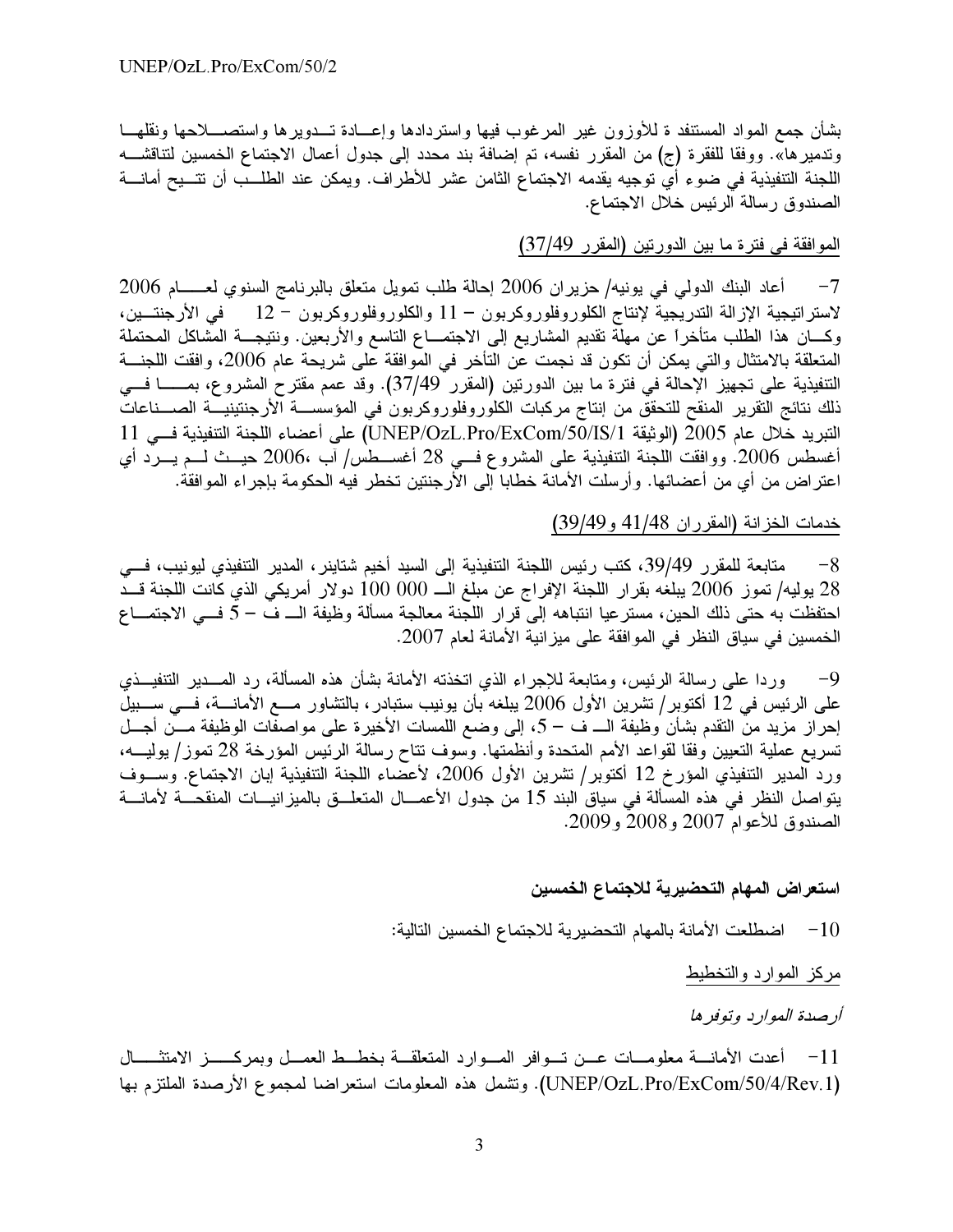من المشاريع المنجـــزة التي اضطلعت بها الوكالات، فضلا عن أي تكاليف لدعم الوكــــالات مرتبطــــة بــــالأموال المتبقية من هذه المشاريع المنجزة، وكذلك حسابا لمجموع الموارد المتاحة للجنة التنفيذية لأغراض الموافقات فسي الاجتماع الخمسين. وتتضمن الموارد أموالا نقدية وسندات إذنية مسجلة فـــى مركز المساهمات، فضلا عن أموال (UNEP/OzL.Pro/ExCom/50/3)، كان متوافرا مبلغ 071 649 47 دولارا أمريكيا لأغـــراض الموافقــات في الاجتماع الخمسين.

12− واستعرضت الأمانة مركز نتفيذ خطط عمل عام 2006 في ضوء الإحالات المقدمـــة إلـــي الاجتمـــاع الخمسين والموافقات السابقة التبي تمت في الاجتماعين الثامن والأربعين والتاسع والأربعين ومدى اخـــتلاف هـــذه الموافقـــات والاقتراحــــات مــــن حيـــث القيمــــة عـــن تلـــك الــــواردة فــــي خطــــة العمـــل. وتلقـــي الوثيقـــة (UNEP/OzL.Pro/ExCom/50/5) الضوء على مبلغ الـــــــــ 13،45، مليسون دولار أمريكسي المخصـــص للأنشطة التي كانت لازمة لأغراض الامتثال لكنها لم تقدم إلى الاجتماع الخمسين.

# مركز / آفاق البلدان المشمولة بالمادة 5 في تحقيق الامتثال لتدابير الرقابة التي ينص عليها بروتوكول مونتريال

أعد تحديث لمركز امتثال جميع البلدان المشمولة بالمادة 5 استنادا إلى بيانــــات المــــادة 7 لعــــام 2005  $-13$ المتعلقة بــ 116 بلداً وبالبلدان التي لم تقدم بيانات بموجب المادة 7، استنادا إلى بيانات البرنامج القطـــري لعــــام 2005. وبالنسبة للبلدان التي لم نقدم بيانات لعام 2005، استخدمت آخر بيانات استهلاك نشمل بيانات عام 2004 لــــ 15 بلدا. وفي التحليل، خصمت كمية الإزالة التي تحققت من المشاريع الجارية من مجمل كميــــة الاســــتهلاك المبلغ عنها مؤخرا بغية نبيان آفاق البلدان في تحقيق أرقامها المســتهدفة المتعلقــة بتخفــيض المـــواد المســتنفدة للأوزون. وأشار التحليل إلى أن اللجنة التنفيذية قد يلزمها اتخاذ إجراء لمعالجة تدابير المراقبة التي ينص عليهـــا برونوكول مونتريال في بلدان خمسة هي: بوليفيا ونتزانيا (رابع كلوريد الكربون وثالث كلور الإيثان) وجمهوريـــة مقدونيا اليوغوسلافية السابقة وزمبابوي (ثالث كلور الإيثان) وموريشيوس (رابع كلوريد الكربون).

الخطة الدائرة النموذجية للإزالة خلال فترة السنوات الثلاث 2007 – 2009

14 – وفقا لمقرر الأمانة 5/44 (د)، أعدت الأمانة خطة دائرة نموذجية مستحدثة للإزالة لمدة السنوات الــثلاث 2007 – 2009 بغية إسداء التوجيه بشأن إعداد خطة عمل الصندوق المتعدد الأطراف للفتـــرة 2007 – 2009 (UNEP/OzL.Pro/ExCom/50/7). وتوفر هذه الخطة تحليلا لمستوى المواد المستنفدة للأوزون الذي يتعسين الموافقة عليه لأغراض التمويل، تمكينا لجميع البلدان المشمولة بالمادة 5 من تحقيق الأرقام المستهدفة التي يــنص عليها بروتوكول مونتريال. وتحقيقا لرقمي الإزالة المستهدفين المنصوص عليهما في بروتوكول مونتريال لعـــامي 2007 و2010، سوف ينبغي معالجة كمية إضافية من المواد المستنفدة للأوزون قدرها 226٬7 5 طناً من معادل طاقة استنفاد الأوزون لفترة السنوات الثلاث 2007 – 2009. ولا تشمل هذه الكمية مستويات المسـواد المســتنفدة للأوزون التبي لا يزال يتعين إزالتها من خلال الاتفاقات المتعددة السنوات والمشاريع الإفرادية وخطط إدارة مـــواد التبريد التي تم الموافقة عليها.

أولويات فترة السنوات الثلاث 2006 – 2008، بما يتجاوز الاحتياجات التي حــددتها خطـــة الإزالـــة الــدائرة النموذجية للسنوات الثلاث، مع مراعاة مبلغ الــــ 40 مليون دولار أمريكي المتبقى من الأموال غير المخصصـــة لفترة السنوات الثلاث (متابعة المقررين 4/49 (ج) (ز)).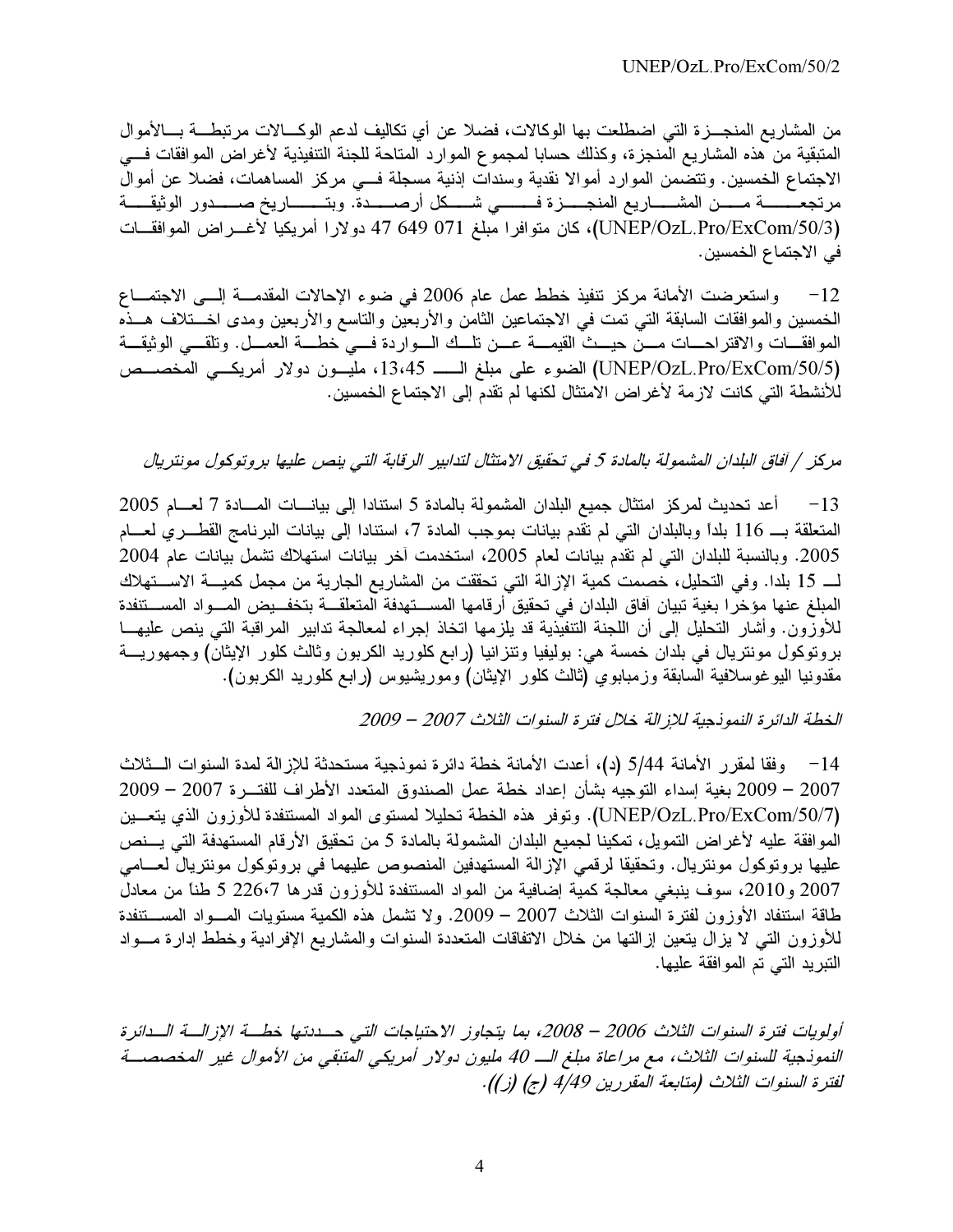15 – إبان الاجتماع التاسع والأربعين، لم يكن بعد قد تم تخصيص مبلغ 40 مليون دولار أمريكي مـــن أصــــل ميزانية قدرها 470 مليون دولار أمريكي لفترة السنوات الثلاث 2006 – 2008 لأغراض إزالة الأنشــطة فـــي البلدان المشمولة بالمادة 5. وقد أعدت الأمانــــة الوثيقـــة UNEP/OzL.Pro/ExCom/50/8 لمســـاعدة اللجنـــة التنفيذية على مناقشة أولويات فترة السنوات الثلاث بما يتجاوز الاحتياجات المحــددة فـــى النمـــوذج ذي التوجـــه المركّز على الامتثال المستخدم في تخطيط الأعمال، وتمكينا لها من البت في أنجع السبل الآيلة إلـــى تخصــــيص مبلغ الـــ 40 مليون دولار أمريكي المنبقى من الأعمال غير المخصصة.

## الرصد والتقييم

16 – أعد المسؤول الرئيسي للرصد والنقييم نقريرا مدمجا عن إنجاز المشاريع يحلل نقارير إنجـــاز المشــــاريع المقدمــــــة مـــــــن الوكـــــــالات الثنائيــــــة والمنفــــــذة منــــــذ الاجتمـــــاع الســــــابـع والأربعــــــين (الوثيقــــــة UNEP/OzL.Pro/ExCom/50/10). ووضع أيضا اللمسات الأخيرة على نقرير نقييم حالات عدم الامتثـــال، متابعة للمقرر 6/46 ( الوثيقة UNEP/OzL.Pro/ExCom/50/9)، واستمر في عمليات نقييم برنامج المساعدة على الامتثال وقطاع رابع كلوريد الكربون وأعد مشروع برنامج عمل للرصـــد والنقيـــيم لعـــام 2007 (الوثيقـــة .(UNEP/OzL.Pro/ExCom/50/11

## رصد المشاريع والاتفاقات المتعددة السنوات

17 – أعـــدت الأمانـــــة، إضـــــافة إلـــــى تقرير هــــا المتعلــــق بـحــــالات التــــأخير فــــى تتفيـــذ المشـــــاريع (UNEP/OzL.Pro/ExCom/50/12)، وثيقة استجابة للمقرر 50/47 بشأن حالات التأخير في تقديم الشــــرائح السنوية وصرف الأموال للشرائح والالتزامات. وتمكن الوثيقة UNEP/OzL.Pro/ExCom/50/13 اللجنة مــن رصد الموافقة على الشرائح السنوية والإفراج عن الأموال للوكالات المنفذة، بهدف ضمان عدم وجود أي عوائـــق أمام إنجاز الأنشطة المقررة المتصلة بالشريحة السنوية. وقد تم في الوقت المناسب في الاجتماع الخمســين تقـــديم الشرائح السنوية للاتفاقات المتعددة السنوات لـــ 38 من الشرائح الـــ 49 التي كانت واجبة التقديم.

## استعراض المشاريع

18− تلقت اللجنة، لأغراض النظر خلال الاجتماع الخمسين، اتفاقات متعددة السنوات ومشاريع وأنشـــطة مـــن 91 بلدا مشمولا بالمادة 5 نبلغ قيمة تمويلها الإجمالي المقترح 842 386 126 دولارا أمريكيا. وتم من أصل هذا المبلغ نقديم مبلغ 583 717 68 دولارا أمريكيا لأغراض الموافقة في الاجتماع الخمسين علــي 130 مشـــروعا و بر نامجا.

## الوثائق وأوراق السياسات التى أعدتها أمانة الصندوق

من بين الوثائق المقدمة لأغراض النظر في الاجتماع الخمسين، أعدت أمانة الصندوق الوثائق التالية:  $-19$ 

- جدول الأعمال المؤقت وجدول الأعمال المنقح؛
	- أنشطة الأمانة؛
	- تقرير الأرصدة وتوافر الموارد؛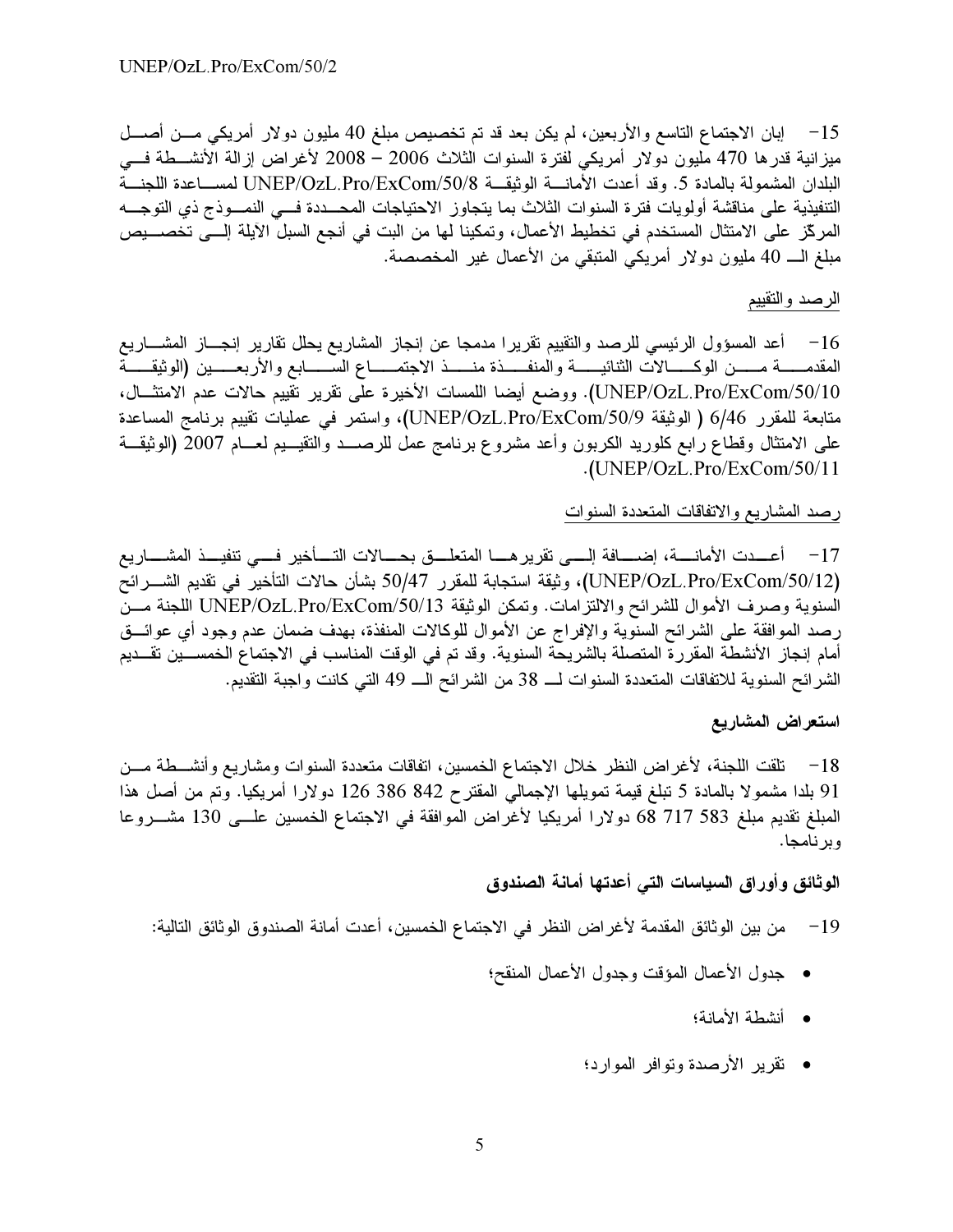- $\pm 2006$  خطط عمل عام 2006؛
- مركز/ أفاق البلدان المشمولة بالمادة 5 في تحقيق الامتثال لتدابير المراقبة الأولية والوسيطة المنصـــوص عليها في بروتوكول مونتريال؛
	- خطة الإزالة الدائرة النموذجية لفترة السنوات الثلاث 2007 2009؛
- أولويات فترة السنوات الثلاث 2006 −2008، بما يتجاوز الاحتياجات المحددة في خطة الإزالة الــدائرة النموذجية لفترة السنوات الثلاث، مع مراعاة المبلغ المتبقى وقدره 40 مليون دولارٌ أمريكي من الأمـــوال غير المخصصة لفترة السنوات الثلاث (متابعة المقررين 4/49 (ج) (ز))؛
	- نقرير النقييم النهائي لحالات عدم الامتثال (متابعة المقرر 6/46)؛
		- التقرير المدمج لإنجاز المشاريع لعام 2005 ؛
		- مشروع برنامج العمل المنعلق بالرصد والنقييم لعام 2007؛
			- حالات التأخير في تنفيذ المشاريع؛
			- حالات التأخير في تقديم الشرائح السنوية؛
	- نقرير تنفيذ المشاريع الموافق عليها والتـى نتضمن شروط إبلاغ محددة؛
		- لمحة عامة عن المسائل المحددة خلال عملية استعر اض المشاريع؛
			- النعاون الثنائبي؛
	- تعليقات وتوصيات بشأن التعديلات على برامج عمل يوننديبي ويونيب ويونيدو لعام 2006 (3 وثائق)؛
		- نعليقات على ميزانية برنامج المساعدة على الامتثال وبرنامج عمل اليونيب لعام 2007؛
		- تكاليف الوحدات الأساسية ليوننديبي ويونيدو والبنك الدولي لعام 2007 ومتابعة المقرر 7/49 (ج)؛
- صحف تقييم المشاريع، والنعليقات والتوصيات المتعلقة بالمشاريع والأنشـــطة المقدمـــة إلـــي الاجتمـــاع الخمسين، في ما يتصلَّ بــــ 82 بلدا مشمولا بالمادة 5؛
- ورقة عن أنجع السبل الأيلة إلى الإبلاغ عن عملية إزالة المواد المستنفدة للأوزون التي تحققــت ضـــمن خطط إدارة مواد النبريد وعملية الإزالة التي تحققت في المشاريع الأخرى التي لـــم يــــتم فـــي إطار هــــا الإبلاغ بالكامل عن إزالة هذه المواد (متابعةٌ المقرر 7/49) (هـــ)؛
- ورقة عن المسائل المتصلة بموعد إنجاز المشاريع وصرف الأموال، والتي أثيـــرت فـــي الفقـــرتين (ب) و(ز) من المقرر 12/49؛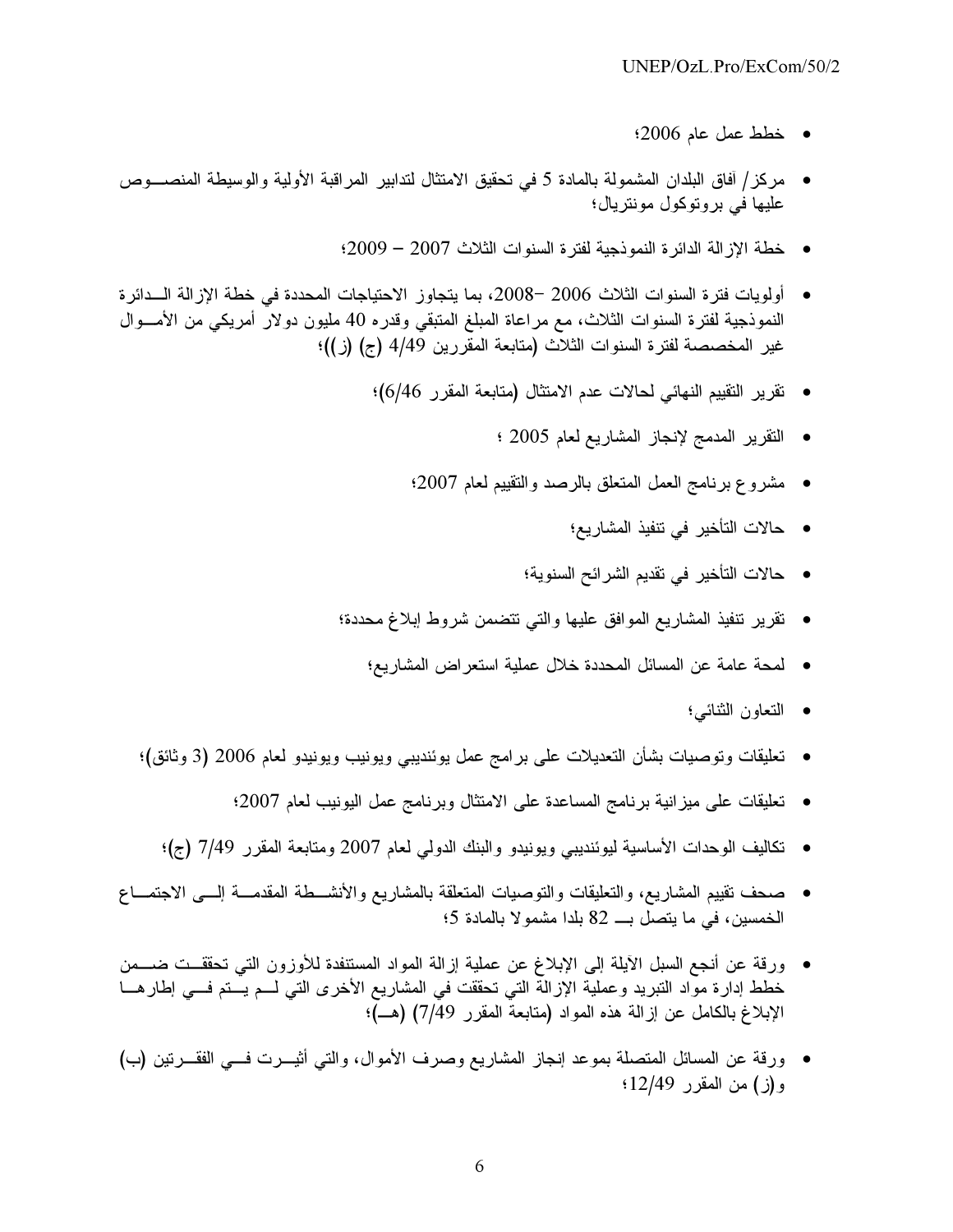- تقرير عن عمل اللجنة التنفيذية (متابعة مقرر 40/46)؛
- مواصلة النظر في المسائل المعالجة في المقرر 30/49 في ضوء التوجيه الذي أعطاه الاجتماع الثــــامن عشر للأطراف؛
- إعداد ورقة لمناقشة المسائل التي أثيرت في الاجتماع السادس والعشرين للفريق العامل المفتوح العضوية في ما يتعلَّق بمستقبل بروتوكول مونتريال، بقدر اتصال هذه المسائل بالصندوق المتعدد الأطــــراف، مــــع مراعاة التعليقات التي طرحت بشأن هذه المسألة في الاجتماع الثامن عشر للأطــــراف (متابعــــة المقــــرر  $\frac{1}{38/39}$ 
	- ميزانيتا أمانة الصندوق المنقحتان لعامي 2007 2008 وميزانيته المقترحة لعام 2009.

التعاون مع الاتفاقات البيئية المتعددة الأطراف الأخرى

اتفاقية الأمم المتحدة الإطارية المتعلقة بالتغير المناخي / بروتوكول كيوتو

20− قدمت الأمانة، استجابة لطلب الجهاز الفر عي لتنفيذ اتفاقية الأمم المتحـــدة الإطاريــــة المتعلقـــة بـــالتغير المناخي توفير معلومات بشأن المسائل المطروحة في مرفق الاستنتاجات الواردة في مذكرتــــه 24 SBI المتعلقـــة بصندوق التكيف (FCCC/SBI/2006/L.18)، معلومات عن الصندوق المتعدد الأطراف تمشيا مع تلــك التـــي سبق نوفيرها، مع إرفاق النص الكامل للمادة 10 من برونوكول مونتريال، وذلك بمقتضى الفقـــرة (ب) (2) مـــن المقرر 1/49. ويرفق مـــدخل الصــــندوق بالوثيقـــة FCCC/SBI/2006/MISC.16 المتاحـــة علــــي الموقـــع الإلكتروني لأمانة اتفاقية الأمم المتحدة الإطارية المتعلقة بالتغير المناخي.

21− ودعيت أمانة الصندوق أيضا إلى المشاركة في الدورات المقبلة لمؤتمر الأطراف في الاتفاقية المــذكورة والاجتماعات المتصلة بها، والتي ستعقد في نيروبي، كينيا، في الفترة 6–17 نــوفمبر/ تشـــرين الثـــاني 2006. وتعتزم مديرة الصندوق حضور جانب من بعض دورات الاجتماعات خلال الأسبوع اللاحق للاجتماع الخمســين للجنة التنفيذية، حيث ستزور نيروبي لأغراض الاجتماع بالمدير التنفيذي ليونيب وســـواه مـــن كبـــار المــــوظفين لمناقشة مسائل نتعلق بعمل الصندوق المتعدد الأطراف.

22– وترد في الفقرة 5 من هذه الوثيقة، في الجزء المتعلق بمتابعـــة المقـــررات الأخـــري، معلومـــات عـــن الإجراءات المتخَّذة في ما يتعلَّق بالمؤتمر الدوَّلي المعنى بإدارة المواد الكيميائية والـــنهج الاســـنراتيجي لــــلإدارة الدولية للمواد الكيميائية.

الاجتماعات التي تم حضورها والبعثات التى تم الاضطلاع بها

بعثات مديرة الصندوق

كيب تاون، جنوب أفريقيا (28 – 30 أغسطس/ آب 2006)

23− حضرت مديرة الصندوق اجتماعا خاصا لمجلس مرفق البيئة العالمي عقد في 28 أغسطس/ آب 2006، أعقبه اجتماع الجمعية الثالثة لهذا المرفق في كيب ناون يومي 29 و30 أغسطس/ آب 2006. واغتنمــت مـــديرة الصندوق الفرصة للاجتماع بالمدير التنفيذي الجديد ليونيب، السيد أخيم شتاينر ، الذي حضر هو الآخـــر اجتمــــاع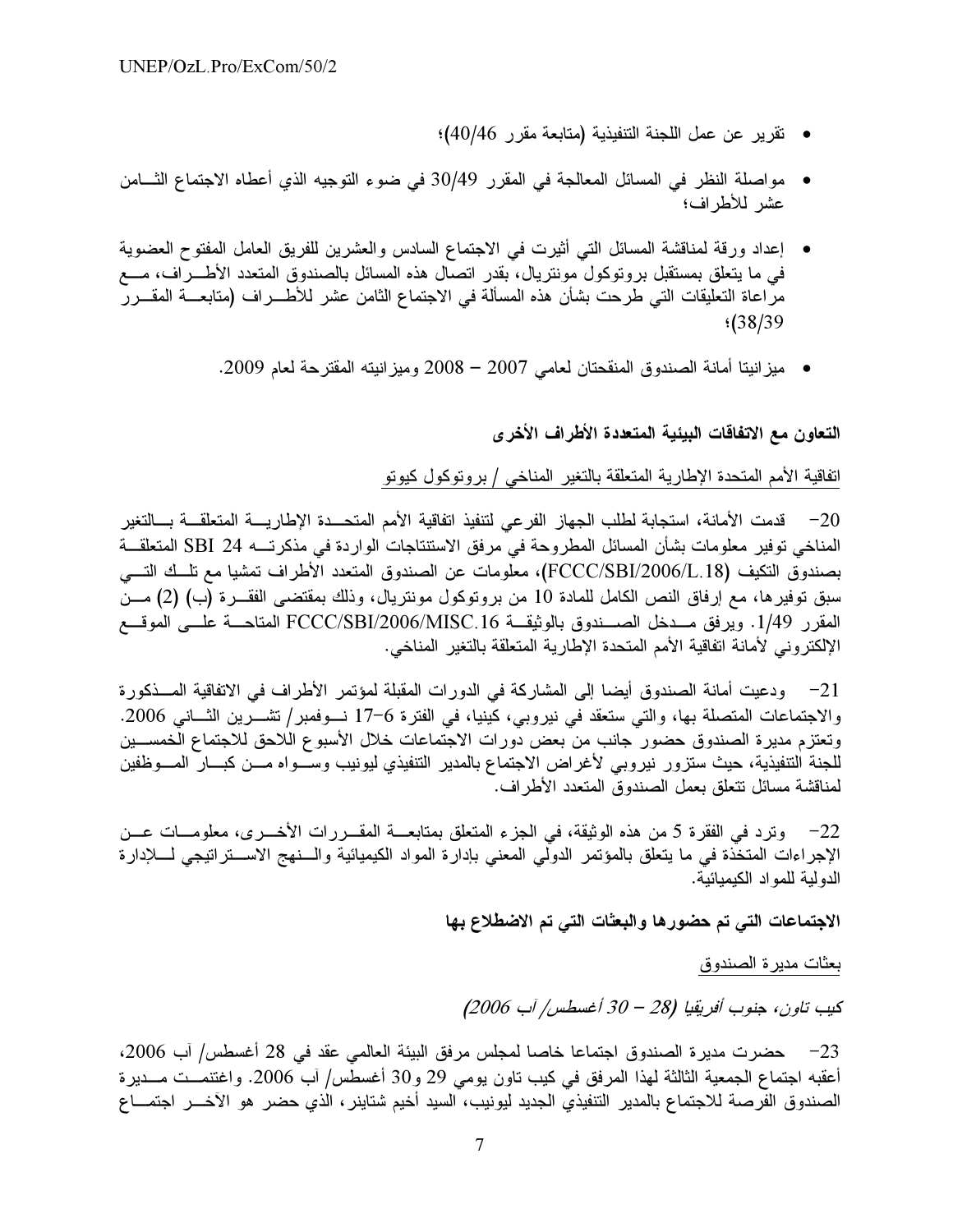جمعية مر فق البيئة العالمي.

أنتاناناريفو، مدغشقر (26 - 29 سبتمبر/ أيلول 2006)

24– مثلت مديرة الصندوق الأمانة في الاجتماع المشترك العاشر لشبكة الموظفين المعنيين بالأوزون لأفريقيا، والذي عقد في مدغشقر .

البعثات المتصلة ببرنامج العمل المتعلق بالرصد والتقييم لعام 2006

ألبانيا والبوسنة والهرسك (14 - 22 يونيه/ حزيران)

25− سافر المسؤول الرئيسي للرصد والتقييم إلى نيرانا (ألبانيا) وسراييفو وموستار (البوسنة والهرسك) للقيــام ببعثات تقييم ميدانية في إطار الدراسات القطرية لحالات عدم الامتثال.

اسلام أباد، كاراتشي ولاهور (باكستان) ونيودلهي، بنغالور، تشيناي، كوتشــين، نيتــور ومومبــاي (الهنــد) (24 يوليه/تموز 9 أغسطس/ آب 2006)

26– زار المسؤول الرئيسي للرصد والنقييم، برفقة خبير استشاري، باكستان في الفترة من 24 إلى 27 يوليه/ تموز 2006، فالمهند في الفترة من 27 يوليه/ تموز إلى 2 أغسطس/ آب 2006، حيث التحق بــــه نائــــب كبيــــر الموظفين. وقد تمثلت أهداف البعثة في إعداد در اسات حالة بشأن المشاريع المتعلقـــة بر ابــــع كلوريـــد الكربـــون واتفاقات الإزالة وبشأن حالات عدم الامتثال السابقة (قطاع المهالونات في باكستان)، ووضع توصيات بشأن كيفيـــة معالجة المشاكل العالقة، وبحث هيكل دراسات الحالات القطرية المتعلقة بإزالة قطاع رابع كلوريد الكربـــون مــــع الخبير الاستشار ي.

# البعثات الأخرى

تشانغتشون، مقاطعة جيلين، الصين (12 – 19 سبتمبر/ أيلول)

27− مثل نائب كبير الموظفين (لشؤون النعاون النقني)، نيابة عن كبير الموظفين، الأمانة في الاحتفــال بيـــوم الأوزون في الصين. وحضر المناسبة ممثلون عن أمانة الأوزون والوكالات المنفذة المتعددة الأطـــراف، فضــــلا عن ممثلين عن اثنتين من وكالات التعاون الثنائبي.

بعثة صينية بشأن الواردات/ الصادرات

واستخلاص التجربة المتعلقة باستدامة عملية إزالة مركبات الكلوروفلوروكربون والهالونات. وضم الوفد مــوظفين كبارًا من إدارة الدولة لحماية البيئة والإدارة العامة للجمارك ووزارة التجارة. وقدمت الأمانة للوفد إحاطــــة بشــــأن الطلب على مركبات الكلوروفلوروكربون في البلدان المشمولة بالمادة 5 وفي الصين في عام 2007 ومـــا بعـــده، وبشأن اتجاهات الأسعار العالمية لمركبات الكلوروفلوروكربون ومركب الهيدروفلوروكربون – 134 أ. وأجريــت مناقشات بشأن خطة العمل المقترحة لاستدامة عملية إزالة مركبات الكلوروفلوروكربون والهالونات في فتـــرة مــــا بعد يوليه/ تموز 2007، بما في ذلك إدارة واردات المواد المستنفدة للأوزون وصادراتها، ومراقبة الاتجار غيـــر القانوني بهذه المواد وإنفاذ الضوابط المتعلقة بالسياسات. وأبلغ الوفد الأمانة عن الأنشطة المتخذة في الصين، بمـــا في ذلك «مشروع رتق ثقب السماء» الذي باشرته إدارة الجمارك الصينية من أجل تنسيق الإجراءات الرامية إلـــي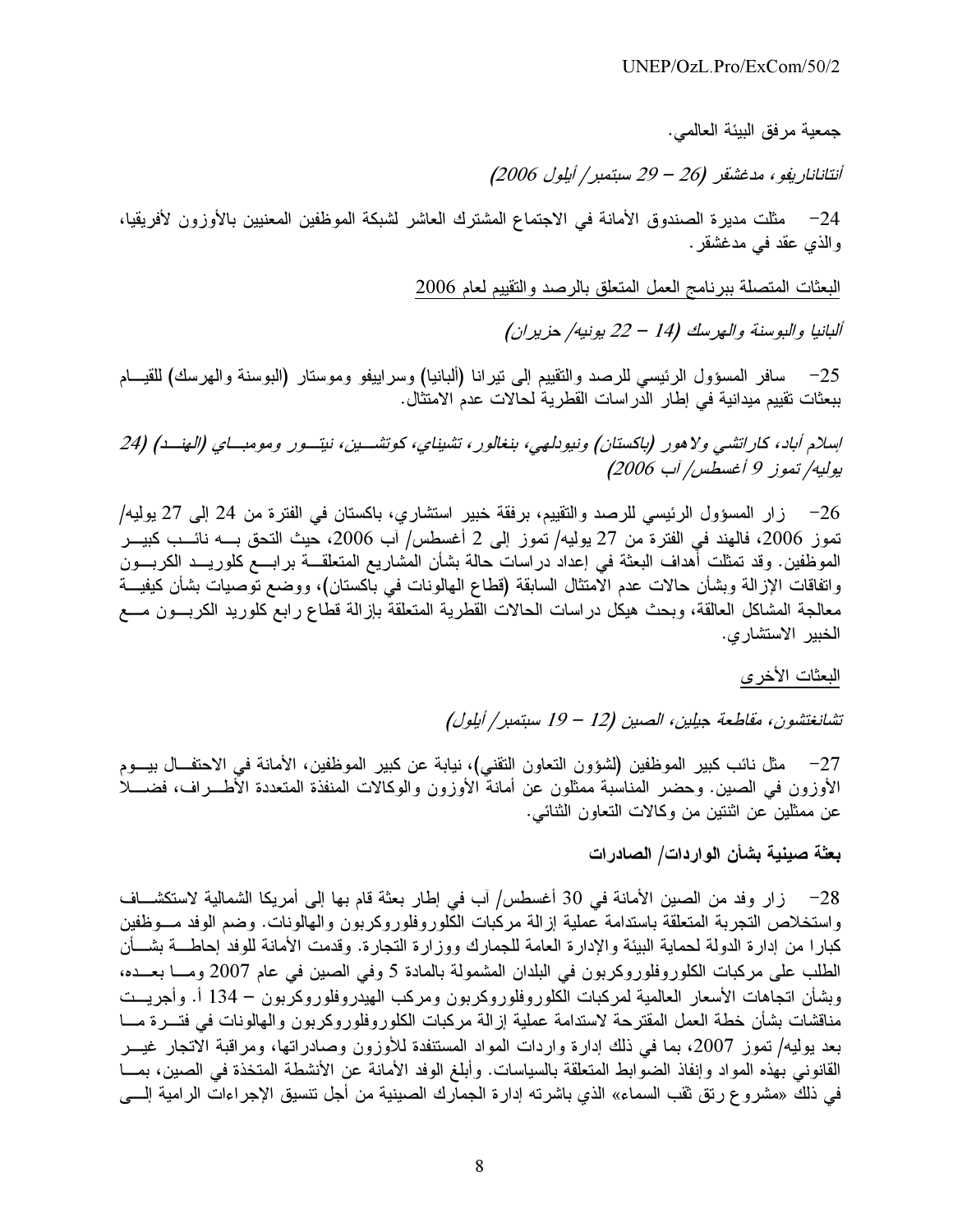مكافحة التجارة غير القانونية بالمواد المستنفدة للأوزون في 24 بلدا من بلدان منطقة آسيا والمحيط المهادئ.

# شريط فيديو وكالة المحافظة على البيئة التابعة للولايات المتحدة بشأن أنشطة بروتوكول مونتريال

29− تعد يونيب بالنعاون مع وكالة المحافظة على البيئة التابعة للولايات المتحدة اجتماعا جانبيا لمدة يوم واحد يسبق مباشرة انعقاد اجتمع الأطراف الثامن عشر في نيودلمهي، الهند (29 أكتوبر/ تشرين الأول 2006 ) يتعلَّــق بمشاريع استبدال المبردات. وأعدت الوكالة شريط فيديو يقدم لمحة عامة عن أنشـــطة حمايـــة الأوزون بموجـــب برونوكول مونتريال ويعرض لفكرة استبدال المبردات العاملة بالمواد المستنفدة للأوزون. ويشمل الشريط مقابلـــة مع مديرة أمانة الصندوق تشرح فيه الدور الذي يؤديه كل من الصندوق المتعدد الأطـــراف والبلـــدان المشـــمولة بالمادة 5 في حماية طبقة الأوزون، والحاجة الملحة إلى استبدال المبردات والمنافع التي قد تنجم عن ذلك بالنســـبة للمؤسسات العاملة في البلدان المشمولة بالمادة 5.

الاستعراض الإدارى للإدارة البيئية داخل منظمة الأمم المتحدة

30— طلبت وحدة التفتيش المشتركة التابعة للأمم المتحدة إلى أمانة الصندوق إنجاز استبيان بشـــأن الصــــندوق المتعدد الأطراف، في إطار ممارسة محددة لجمع المعلومات بشأن وضـــع تقريـــر عـــن الاســـتعراض الإداري (الاستعراض الإداري للإدارة البيئية داخل منظومة الأمم المتحدة) تعكف وحدة التفتيش المشـــتركة حاليـــا علــــى إعداده في إطار برنامج عملها لعام 2006. واستجابة لذلك، قدمت الأمانة معلومات وقائعية عن الصندوق تغطي، في جملة أمور، إطار عملية الإدارة وأهدافها وهيكلها المؤسســي وتنظيمهـــا الإداري والمسـالـي وتنســـيقها علــــي المستويين العالمي والقطري. ويجري إعداد التقرير في ضوء الاتفاق الذي تم التوصل إليه في أعقـــاب المـــؤتمر العالمي لعام 2005 بشأن استحداث أنشطة بيئية أكثر فعالية في إطار منظومة الأمم المتحدة (قرار الجمعية العامة  $. (1/60)$ 

#### وظائف الأمانة

31− تقاعد السيد طوني هذرينغتون، نائب كبير الموظفين (لشؤون التعاون التقني) مــن الأمانـــة بتـــاريخ 30 سبتمبر/ أيلول 2006 بعد 11 عاما من الخدمة المتفانية. وغادر موظفان آخران من فئة الخدمات العامـــة أيضــــا الأمانة في سبتمبر/ أيلول 2006.

#### التحضير لاجتماعات اللجنة التنفيذية

32− اتخذت ترتيبات لوجستية لأغر اض الاجتماع الخمسين للجنة التنفيذية الذي سيعقد في مركز فيغيان بهافان للمؤتمرات في نيودلهي، الهند في الفترة من 6 إلى 10 نوفمبر/ تشـــرين الثـــاني 2006. وزُوِّد أعضـــاء اللجنـــة التنفيذية ورئيس لجنة تنفيذ المشاريع ونائبه والمدير التنفيذي ليونيب والأمين التنفيذي لأمانة الأوزون والوكـــالات المنفذة والمنظمات غير الحكومية برسائل دعوة وبوثائق الاجتماعات. وقد تم وضع اللمسات الأخيرة على اتفاقات البلد المضيف مع حكومة الـهند، وسدد للصندوق مبلغ 000 130 دولار أمريكي يغطـي فارق التكاليف المتعلقـــة بعقد الاجتماع في نيودلهي مقارنة بعقده في مونتريال.

#### الأنشطة الاعلامية

33− تم على الموقع الإلكتروني العام للصندوق المتعدد الأطـــراف (www.multilateralfund.org) نشـــر نقرير الاجتماع التاسع والأربعين للجنة التنفيذية باللغات الاسبانية والانكليزية والعربية والفرنســية، فضـــلا عــن موجز ما بعد الاجتماع ونشرة إعلامية. وتم على الموقع الالكتروني الــداخلي إنشـــاء حيـــز يتضــــمن الوثـــائق